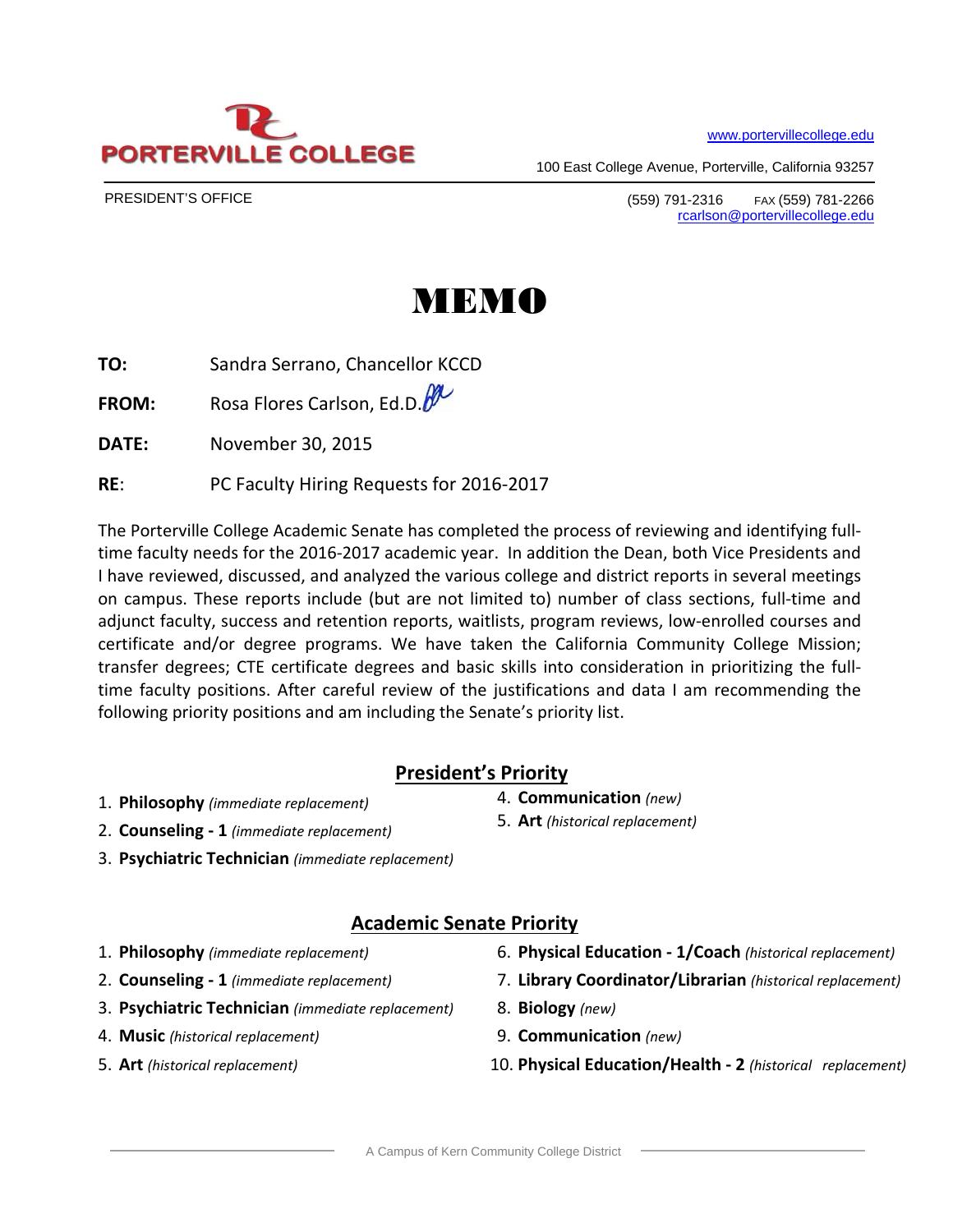#### **JUSTIFICATION**

In 2015 two letters of resignation for faculty for the purpose of retirement were submitted to my office. In addition, a sudden tragic death of a full‐time tenured track faculty member occurred. Therefore, Porterville College will replace three full-time positions and hire an additional new position to meet the District‐wide FON obligation number.

If you need further information please feel free to contact me.

#### **PHILOSOPHY** *(Social Science Division)*

This position is to replace a unique full-time, one-person program position where the previous holder died unexpectedly in a tragic accident. This faculty member developed and completed the new Philosophy AA‐T transfer degree. Philosophy is an integral part of the following degree programs: Nursing, Social Science, Liberal Studies (liberal arts humanity programs). Philosophy classes meet some of the following General Education requirement areas: PC (critical thinking and humanities); CSU (critical thinking, humanities and IGETC humanities).

# **COUNSELING** *(Student Learning Services Division)*

This is a replacement position for an existing counseling position. In addition to general counseling, there now exists various student groups that require either additional counseling or a more specialized counseling such as the veteran's group and the foster youth along with other student groups.

# **PSYCHIATRIC TECHNICIAN** *(Health Careers Division)*

In order for Psychiatric Technician Program to comply with State regulations and be accredited, a permanent full-time position must be hired. The Board of Vocational Nursing and Psychiatric Technicians (BVNPT) requires a 1.15 instructor to student ratio in the clinical setting. The BVNPT will not allow continuation of the program without sufficient faculty resources.

# **COMMUNICATIONS** *(Fine & Applied Arts Division)*

In reviewing the Communication Arts data for the last two academic terms (2013/2014 and 2014/2015) it is evident that the need for a communications full‐time faculty exists. The sections of communication has increased by 14% to meet the demand and a waitlist total for two academic years is about 344 average of 192 per year. The average fill rate for communications is 96%. The Communications studies offer an AA‐T degree and a Certificate of Achievement. Many of these courses also meet part of other core programs and a graduation requirement.